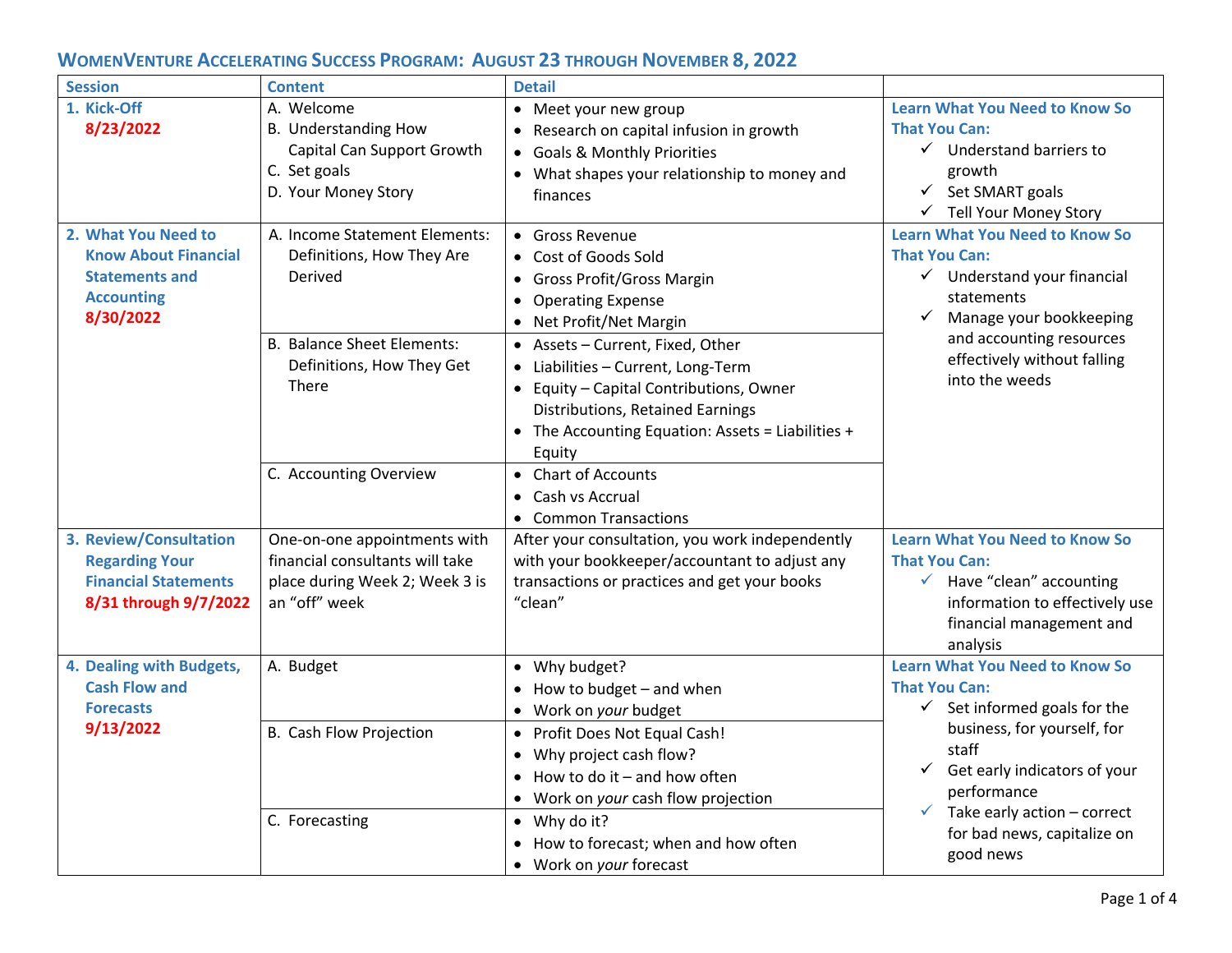## **WOMENVENTURE ACCELERATING SUCCESS PROGRAM: AUGUST 23 THROUGH NOVEMBER 8, 2022**

| <b>5. Unlocking Your</b><br><b>Financial Statements</b><br>for Better Decision-<br><b>Making</b><br>9/20/2022         | A. Margin vs Markup in Pricing<br><b>B. Standard Financial Ratios</b><br>C. Basic Financial Hygiene                     | • What's the difference? How will using each<br>method affect my profit?<br>• What they are and how they're calculated<br>What they mean<br>$\bullet$<br>Which ones are relevant to your business<br>٠<br>How to identify historical trends and get peer<br>comparisons<br>• Activities calendar to practice good financial<br>management                   | <b>Learn What You Need to Know So</b><br><b>That You Can:</b><br>$\checkmark$ Unlock information in your<br>financial statements<br>Understand opportunities to<br>✓<br>improve financial results<br>Manage your financials<br>$\checkmark$<br>effectively and efficiently                                                                                                  |
|-----------------------------------------------------------------------------------------------------------------------|-------------------------------------------------------------------------------------------------------------------------|-------------------------------------------------------------------------------------------------------------------------------------------------------------------------------------------------------------------------------------------------------------------------------------------------------------------------------------------------------------|-----------------------------------------------------------------------------------------------------------------------------------------------------------------------------------------------------------------------------------------------------------------------------------------------------------------------------------------------------------------------------|
| <b>6. Using Financial</b><br><b>Analysis Tools to Make</b><br><b>Decisions for Your</b><br><b>Future</b><br>9/27/2022 | A. Break-Even Analysis<br>B. Stating Your Growth Plan in<br><b>Financial Terms</b>                                      | • When to use it<br>• How it works<br>• What techniques (increased volume, better<br>margin, better financial efficiency, better<br>productivity, etc.) will you use to reach your<br>goals?<br>• Will you need capital?                                                                                                                                    | <b>Learn What You Need to Know So</b><br><b>That You Can:</b><br>$\checkmark$ Use your financials to<br>understand the future impact<br>of your decisions<br>Show your plan for the future<br>in financial terms - including<br>additional capital<br>Keep your emotions about<br>debt from interfering with<br>good decisions<br>Effectively evaluate loans and<br>lenders |
|                                                                                                                       | Your Perception of Debt<br>The Credit and Debt Game<br>D.                                                               | • What are the sources of how you perceive using<br>debt or other capital - and how do your<br>perceptions impact your decisions?<br>• Evaluating loans<br>• How do time, credit rating and interest rates<br>affect the cost of capital?<br>• How do you spot red flags?                                                                                   |                                                                                                                                                                                                                                                                                                                                                                             |
| 7. Sources of Capital<br>10/4/2022                                                                                    | <b>Understanding Your Credit</b><br>А.<br><b>B.</b> Sources of Capital<br>C. Getting Capital<br>D. SWOT Analysis to Set | • What is the FICO score?<br>• What does it mean for me?<br>• How can I improve my credit rating?<br><b>Equity vs Debt</b><br>$\bullet$<br>What does WomenVenture offer?<br>$\bullet$<br>What other sources are available to me?<br>$\bullet$<br>• Refine using financial projections to tell your<br>story<br>• Introduce the SWOT (Strengths, Weaknesses, | <b>Learn What You Need to Know So</b><br><b>That You Can:</b><br>$\checkmark$ Select the appropriate<br>sources of capital to achieve<br>your goals<br>Tell your financial story more<br>$\checkmark$<br>effectively to lenders,<br>investors and partners<br>$\checkmark$<br>Use SWOT analysis to set                                                                      |
| 8. Foundations of<br><b>Marketing</b><br>10/11/2022                                                                   | Strategies for the Future<br>A. Share Your SWOT<br>Your Strategies to Achieve<br>E.<br>Growth                           | Opportunities, Threats)<br>• Share and get feedback from peers and others<br>• What does your future look like? New<br>product/service, new market, both?                                                                                                                                                                                                   | strategies<br><b>Learn What You Need to Know So</b><br><b>That You Can:</b>                                                                                                                                                                                                                                                                                                 |